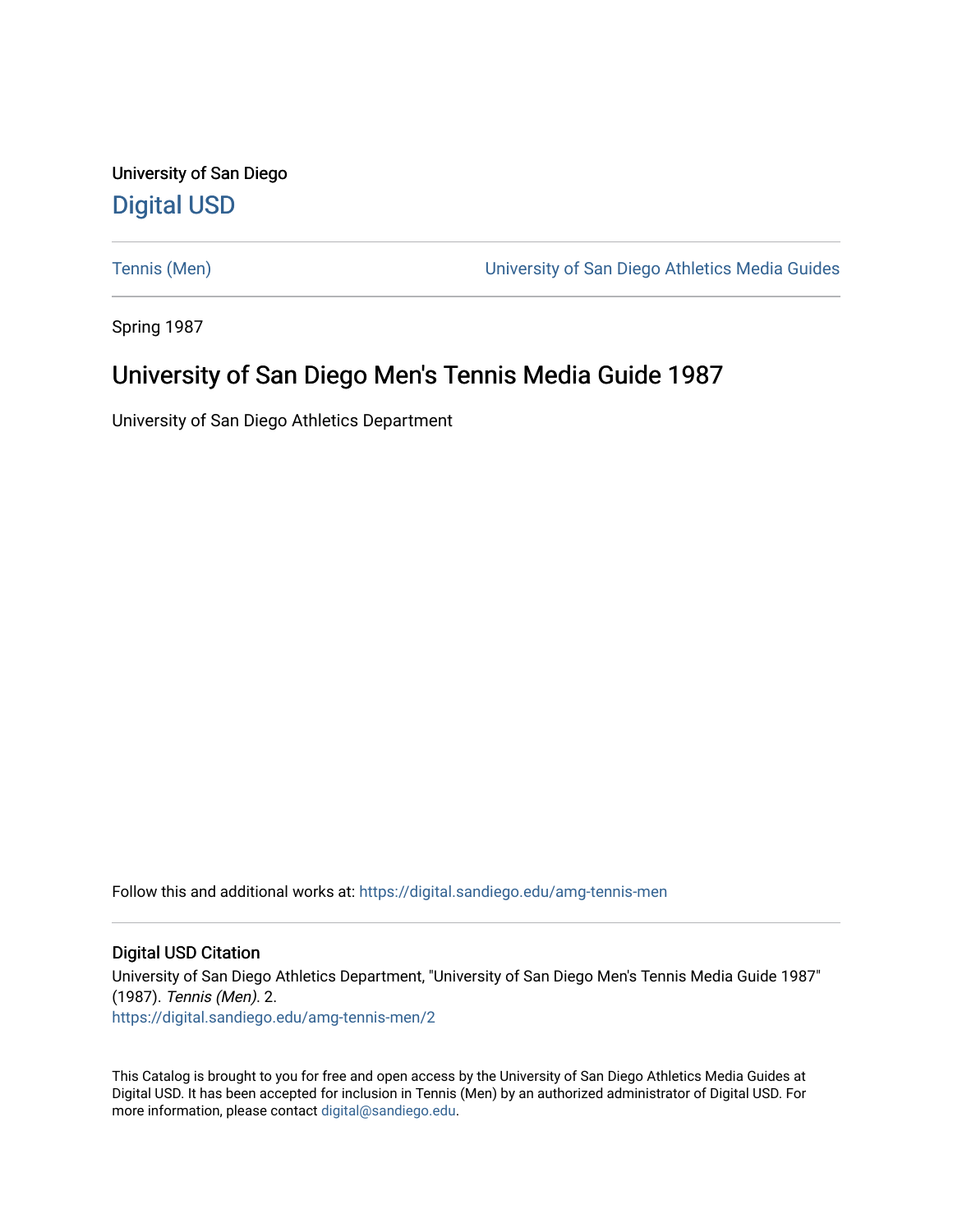

**Chris Smith** Junior



Jim McNamee<br>Senior



**Dan Mattera** Freshman



**David Stewart** Sophomore

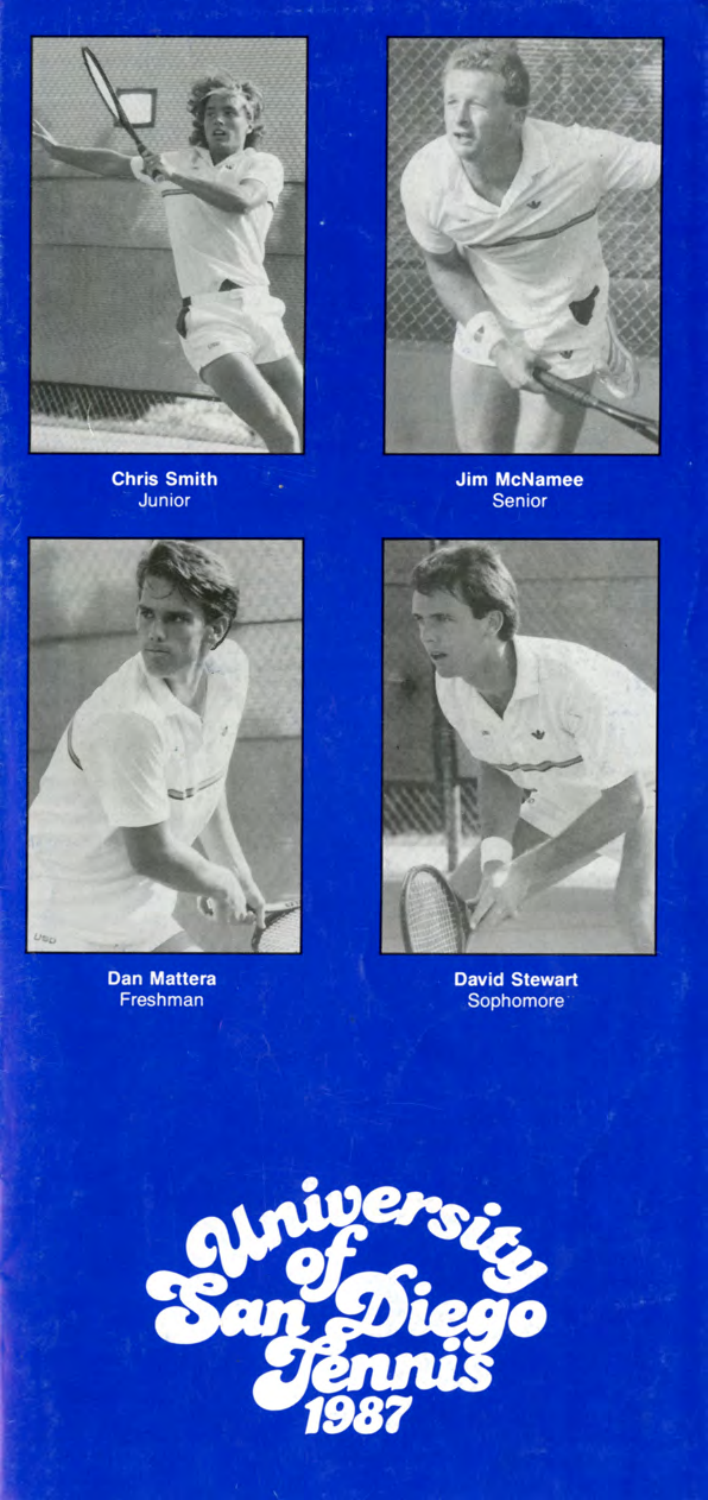

Front Row : Scott Patridge, Rob MacKay, Peter Choi, Jim McNamee, David Stewart, J.R. Edwards.

Back Row: Coach Ed Collins, Dan Mattera, Chris Smith, Mark Farren, Curtis Dadian, Asst. Coach Brian Turner.

## **1986 OUTLOOK**

## **BEST SQUAD SINCE '82?**



earned several ITCA top-20 rankings? "I think it could be," said Collins. "It has better

The 1987 University of San Diego Men's Tennis Team looks impressive-on paper the Toreros appear to be fielding their best team in recent years. "This may be the most balanced team I've had," said 9th year Coach Ed Collins. "We will always put 6 very good players on the court." Is the '87 squad as good as the '82 team , which

depth, and that makes quite a difference." Five of the top 6 players are back. Only #5 Alejandro Ramos graduated from a team that was 19-10 in '86.

Leading the returnees is Jim McNamee, <sup>a</sup> senior from Seattle, Wash., who held down the #1 position throughout last year. Also back are junior Scott Patridge (La Jolla, Calif.), #3 singles and #1 doubles in '86; junior Chris Smith (Victoria, B.C., **J.R. Edwards** Canada), #4 in '86; junior Curtis Dadian (Torrance,

How the team will line up in singles is a question at the time of this writing. McNamee has played #1 the past 3 years, but could be pressed by #2 Stewart, #3 Patridge or #4 Smith. "All are capable," said Coach Collins.

Calif.), last year's possessor of USD's best singles and doubles records; and sophomore David Stewart (Saratoga, Calif.), 19-8 at #2 singles and #1 doubles with Patridge.

The '87 Toreros will have better depth, and they'll need it to undertake another challenging schedule. In addition to NCAA Champ Stanford and Runner-up Pepperdine, the USO netters will take the court against UCLA, USC, Cal Berkeley, Cal Irvine, Long Beach State, Oklahoma, BYU and ASU.

Also returning from the '86 squad, and competing for spots in the top 6 are junior Mark Farren (San Jose, Calif.), and '86 redshirt transfer from West Valley JC, and junior Rob MacKay (Los Angeles, Calif.), '86 WCAC Consolation Doubles Champ.

South Torrance High School ... ranked #13 in SoCal B18 in '84, #2 dbls. (with Darren Yates), #86 in USTA ... '83 SoCal Sect'I. Sgls. Fist. ... '84 Ojai HS Dbls. Champ (with Forrest Hunt) ... '85 SD All-College Dbls. Flst. (with Patridge) . . . USD's best sgls. and dbls. record for '86 . . . '86 sgls. record of<br>15-5, 15-7 at #2 & 3 dbls. (with Smith, Omono). **Major:** Business.

'87 newcomers and recruits are freshman Dan Mattera (Lomita, Calif.), ranked #11 in SoCal Boys 16's and #65 nationally in '85; freshman J.R. Edwards (Denver, Colorado), '86 Colorado State High School Champ, and junior Peter Choi (Flagstaff, Ariz.), a transfer from Northern Arizona University, where he played #5 singles.

Loyola High School ... member of '82 and '84 CIF Southern Section 2A Championship Team ... played #1 dbls. on HS team . .. '86 WCAC Consolation Dibs. Champ (with Rick Matheson) ... received USD's Most Improved Award in '86 ... '86 WCAC All-Academic Team ... '86 sgls. record of 2-3, 6-4 at #3 dbls. (with Matheson). **Major:** Accounting.

The doubles lineup has yet to be named, but most likely last year's team of Patridge and Stewart will return at #1. " They were 9-0 in dual matches," said Collins. "Smith and Dadian played well at #2. We'll spend the fall season determining our best combinations."

## **1987 TORERO TENNIS**

## **PLAYER PROFILES**

### **PETER CHOI, Junior, 21, 5-8, 140, Flagstaff, Arizona**

Coconino High School , Northern Arizona U ... played #5 singles, #3 doubles at NAU in '85 and '86 . . '85 Big Sky Cont. #3 Obis. Champ ... '86 Academic All-Cont. **Major:** Mathematics.

#### **CURTIS DADIAN, Junior, 20, 6-0, 140, Torrance, California**

#### **JAMES EDWARDS, Freshman, 18, 5-10, 155, Denver, Colorado**  Manual High School ... ranked #3 in lntermountain B18 in '86, #110 in USTA B18 in '85 ... '86 Colorado State High School Sgls. Champ ... played #2 on

'86 Intermountain USTA Intersectional Team. Major: Undeclared.

### **MARK FARREN , Sophomore, 20, 6-2, 165, Saratoga, California**

Participating in '87 will be Pepperdine, BYU, UC Irvine, USD, Cal Poly San Luis Obispo, Long Beach State, USIU, San Diego State, UC Santa Barbara, Chapman College, Cal State Bakersfield, Hawaii, UC San Diego and Redlands.

Saratoga High School, West Valley Com . College ... ranked #11 in NorCal B18 in '85 ... played #1-2 for West Valley in '85 ... redshirted at USO in '86 ... '86 San Diego Metropolitan Obis. Champ (with McNamee). **Major:** Business Administration

#### **ROB Mac KAY, Junior, 21 , 6-0, 160, Redondo Beach, California**

#### **DAN MATTERA, Freshman, 18, 6-0, 175, Lomita, California**

South Torrance High School ... ranked #11 in SoCal B16 in '85, #65 in USTA ... member of '84-85 4A CIF Team Fist. ... 6th place finish at '85 Fiesta Bowl B18. **Major:** Business.

The 1985-86 Torero netters enjoyed<br>another successful year. The team was<br>19-10, all players posted winning records and there were many highlights.

In the fall San Diego All-College Tourna ment, freshman David Stewart defeated teammate Scott Patridge in the final, then teamed with Jim McNamee to defeat Patridge and Chris Smith to win the<br>doubles title.

#### **JIM McNAMEE, Senior, 22,** 5-10, **165, Edmonds, Washington**

At the ITCA/Rolex Regionals, held at UC Irvine, the doubles team of Patridge and Smith upset UCl's Man Son Hing and Downs before losing in the semi 's to eventual winners Miller and Gillette of Long Beach State.

Blanchet High School . .. ranked #1 in Pacific Northwest B18 sgls. and dbls. in'82 . .. '81 PNW Sect'l. Sgls. Champ .. . '82 Wash. St. HS Champ .. . won 2 silver medals at '82 Nat'l. Sports Festival ... '82, '84 SD All-College Sgls. Fist. ... '83 redshirt due to injury . .. '84, '85 SDAC Obis. Champ (with Maris Luters, David Stewart) . . . '86 WCAC Sgls. Semiflst. . . . '86 USD Team Captain ... '86 USO sgls. record of 15-11 at #1, 8-12 at **#1** & 2 dbls. (with Stewart, Ramos). **Major:** English .

The spring dual match season started slowly for the Toreros- at one point their record was 6-9. Although most of these losses were against top-ten teams, there were also a couple questionable performances.

The second half of the season was a different story: the team won 13 straight dual matches; the first 11 were clinched in singles play. Best team wins were over BYU, UCSB, Oklahoma, Yale, Chapman, USIU and SDSU.

#### **SCOTT PATRIDGE, Junior, 21 , 6-0, 155, La Jolla, California**

In the San Diego lntercollegiates, the best USD result was recorded by the #2 doubles team of Patridge and Smith, who lost in the finals.<br>The WCAC Championships were won by Pepperdine, with Santa Clara second and

Saratoga High School ... ranked #6 in NorCal B18 in '83, #2 in dbls. (with Andrew Thurstone), #73 in USTA ... '83 DeAnza Cont. Champ ... '83 NorCal Sportsmanship Award winner . . . '83 and '85 San Diego All-College Sgls. Fist .... reached semis of '85 ITCA/Rolex SoCal Obis. Chps. (with Smith) ... '86 USTA Nat'I. Amateur Hardcourt Champ . .. '86 USO singles record of 16-11 at #3, 15-8 at #1 & 2 dbls. (with Stewart, Smith). **Major:** Business.

Sophomore Curtis Dadian led the team in overall W/L %; he was 15-5 in singles<br>and 15-7 in doubles. Other special award winners at the year-end banquet were: Patridge<br>and Stewart. for best doubles team (9-0 at #1), Jim McNa year) and Team Captain; Dave Stewart, for Most Inspirational; Rob MacKay, for Mos<sup>t</sup> Improved; and Chris Smith, for Sportsmanship.

#### **CHRIS SMITH, Junior, 20, 6-1 , 175, Victoria, B.C., Canada**

Mount Douglas High School ... ranked #1 in sgls. and dbls. in B.C. B18 in '84, #6 in Canada . . . represented Canada in '82 Borotra Cup ... '83 and '84 B.C. Jr. Open Sgls. Champ .. . USD's best singles record in '85 . .. received USD's Most Improved and Sportsmanship Awards in '85 . . . '85 SD All-College Dbls.<br>Fist. (with Patridge) . . . '85 ITCA/Rolex SoCal Dbls. Semiflst. (with<br>Patridge) . . . '86 USD singles record of 15-7 at #4, 14-8 Dadian). **Major:** Business.

#### **DAVID STEWART, Sophomore, 19, 5-10, 150, Saratoga, California**

Bellarmine Prep ... ranked #2 in NorCal B18 in '85, #21 in USTA ... '85 Central Coast Section Sgls. Champ ... member of '84-5 NorCal USTA International Team . . . member of '85 Maze Cup Team . . . reached rd. of 16 at '85 USTA Nat'I. Hardcourts . . . '85 PacCoast Chps. B18 Sgls. Fist. .. . '85 SD All-College Sgls. and Obis. Champ (with McNamee) ... received USD's Most Inspirational Award in '86 ... '86 WCAC All-Academic Team ... '86 USO singles record of 19-8 at #2, 15-9 at #1 doubles (with McNamee, Patridge). **Major:** Business.





## **USD HOSTS COLLEGE TEAM EVENTS**

On February 12-14 USO hosts the 16th Annual San Diego lntercollegiates, one of the west coast's best men's college tennis events.

Sanctioned by the ITCA, and under the sponsorship of the San Diego Union, the tournament's format involves three separate elimination events for singles and three for doubles.

On March 27-29 USO will host the 1st Annual Torero Tennis Classic, a team playoff tournament involving USO. Dartmouth, Nebraska, Iowa, Washington and Brown .

## **COACH ED COLLINS**

In his 9th year at USO, Coach Ed Collins, a 40-yearold native San Diegan, has accumulated a win/loss record of 175-87 . .BA. **MA** in Physical Education from San Diego State ... Began coaching in 1968 at Monte Vista High School (in San Diego County); ran jr. program at San Diego's famed Morley Field in '72-3; directed year 'round tennis clinics at Rancho Bernardo Inn from '73-77 . .. junior and adult camps and clinics have attracted over 20,000 students . .. San Diego Tennis Patrons Board of Director member since '77 . . . recipient of '81 Olive Pierce Award for Service to SD Junior Tennis . .. San Diego USPTA Coach of the Year, '80-82 ... author of popular tennis instructional book Watch the Ball, Bend your Knees, That'll



be \$20 Please ... full time staff member of USO since 1978 ... married (Judy).

## **ASSISTANT COACH BRIAN TURNER**

A 26-year-old native San Diegan, Brian transferred to the University of San Diego after 2 years at San Diego City College and McLennan Community College in Waco, Texas. Brian played #7 his junior year and as high as #2 his senior year. Upon graduating in '83 with a degree in Business, Brian has been involved both in teaching and the retail tennis business. In '85 he was ranked #2 in San Diego County and #8 in SoCal. Brian won the '86 La Jolla Championships and the '86 San Diego Metropolitan Tournament.







## **1986 REVIEW**

## **USD POSTS 19-10 RECORD; 3rd AT WCAC**

The best performance at the ITCA/ Volvo All-American at UCLA was recorded



by Dave Stewart. He defeated Jean LeClerg of Fresno St. , Vince Horcasitos of Long Beach and Grant Adams of ASU before losing to New Mexico's Jack Griffin. At the Fiesta Bowl Invitational Patridge upset #1 seed Mark Styslinger of SMU, to reach the semi's.

USD a close third. Although the Toreros competed without Stewart and Patridge, wh<sup>o</sup> <sup>r</sup>epresented USD at the Ojai lntercollegiates, #1 Jim McNamee lost to Pepperdine's Marty Laurendeau in the semifinals. Rick Matheson and Rob MacKay won the con-



**Rob MacKay** 





**Scott Patridge Curtis Dadian**